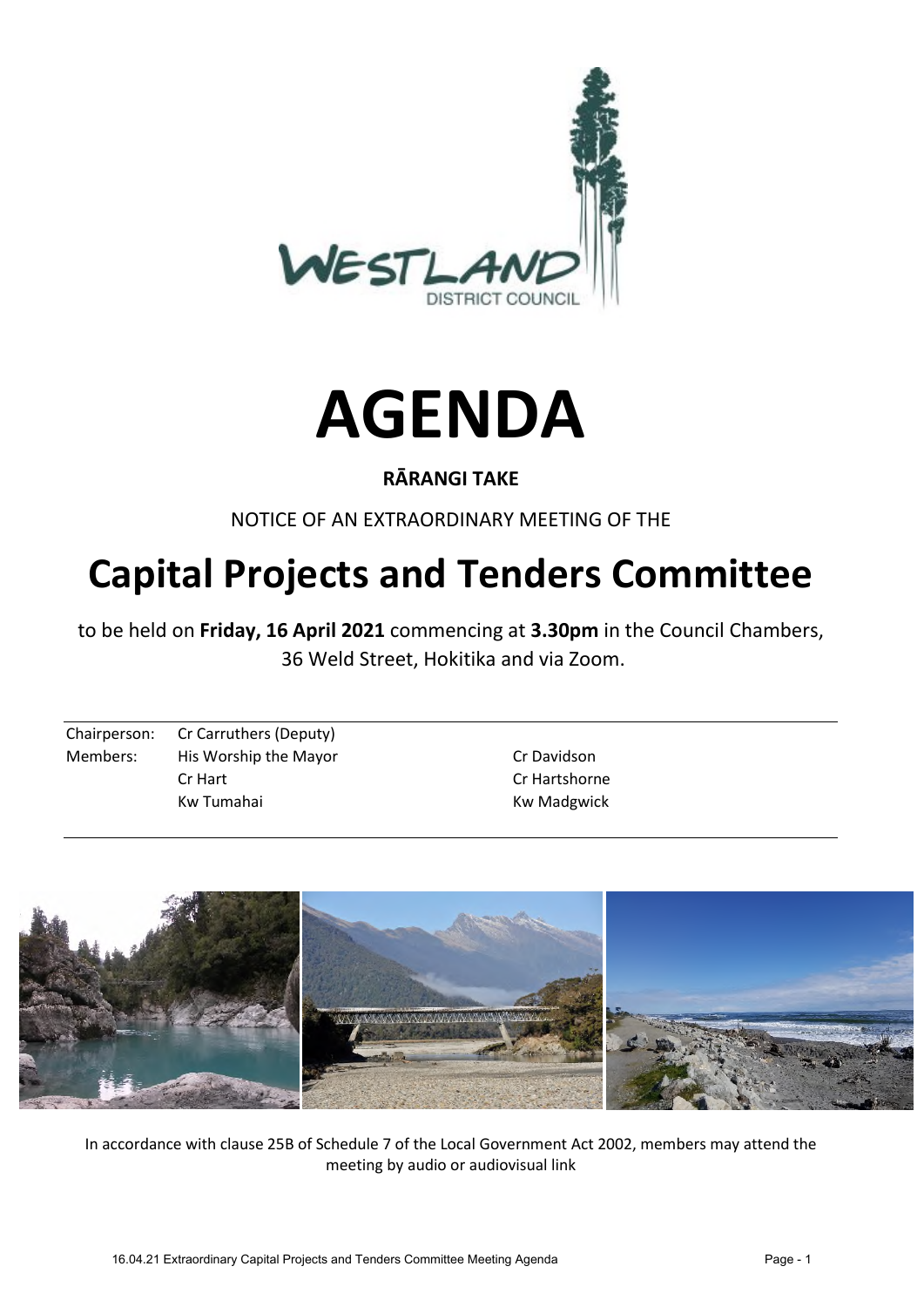## **Council Vision:**

*We work with the people of Westland to grow and protect our communities, our economy and our unique natural environment.* 

## **Purpose:**

The Council is required to give effect to the purpose of local government as prescribed by section 10 of the Local Government Act 2002. That purpose is:

- (a) To enable democratic local decision-making and action by, and on behalf of, communities; and
- (b) To promote the social, economic, environmental, and cultural well-being of communities in the present and for the future.

#### **1. NGĀ WHAKAPAAHA APOLOGIES**

### **2. WHAKAPUAKITANGA WHAIPĀNGA DECLARATIONS OF INTEREST**

Members need to stand aside from decision-making when a conflict arises between their role as a Member of the Council and any private or other external interest they might have. This note is provided as a reminder to Members to review the matters on the agenda and assess and identify where they may have a pecuniary or other conflict of interest, or where there may be a perception of a conflict of interest.

If a member feels they do have a conflict of interest, they should publicly declare that at the start of the meeting or of the relevant item of business and refrain from participating in the discussion or voting on that item. If a member thinks they may have a conflict of interest, they can seek advice from the Chief Executive or the Group Manager: Corporate Services (preferably before the meeting). It is noted that while members can seek advice the final decision as to whether a conflict exists rests with the member.

### **3. KA MATATAPU TE WHAKATAUNGA I TE TŪMATANUI RESOLUTION TO GO INTO PUBLIC EXCLUDED**

(to consider and adopt confidential items)

Resolutions to exclude the public: Section 48, Local Government Official Information and Meetings Act 1987.

The general subject of the matters to be considered while the public are excluded, the reason for passing this resolution in relation to each matter and the specific grounds under Section 48(1) of the Local Government Official Information and Meetings Act 1987 for the passing of the resolution are as follows:

**Item No. General subject of each matter to be considered Reason for passing this resolution in relation to each matter Ground(s) under Section 48(1) for the passing of this resolution**